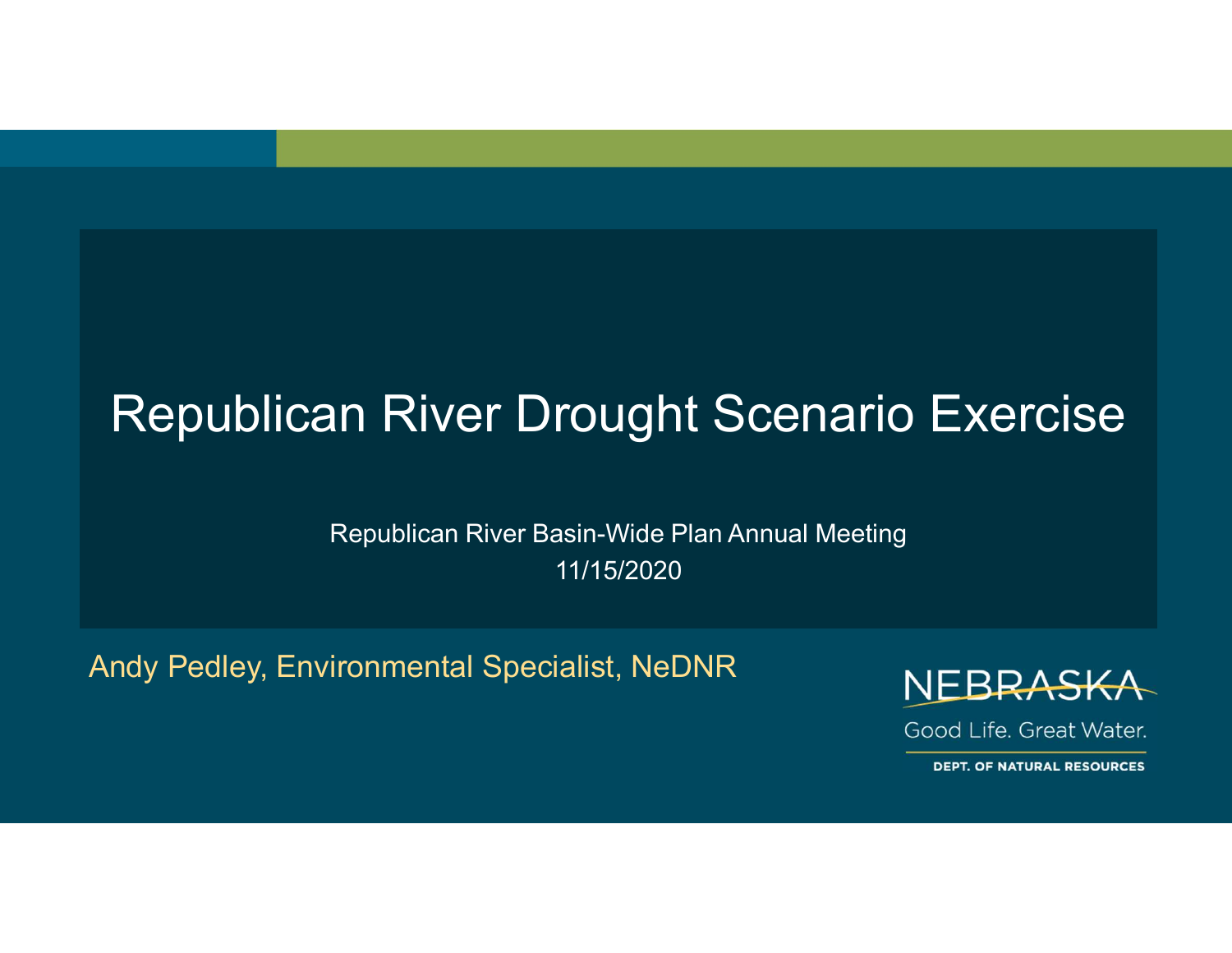# Basin-Wide Plan Goals and Objectives

 $\triangleright$  Action Item 2.8.1: Organize and participate in a basin-wide drought planning exercise

- o Increasing understanding of the needs for and logistics of storing water for use during a drought
- $\circ$  Evaluating existing and potential new management actions to determine the long-term availability trends that provide carry-over storage to meet crop-water needs during drought
- $\circ$  Developing metrics that could be used to evaluate whether conservation of water for future use during a drought is successful.
- $\triangleright$  Action Item 2.8.2: Following the drought planning exercise evaluate whether to recommend any changes to the IMPs or this Plan related to conservation of water for future use during a drought.

Any recommended changes will need to be addressed as part of the 5yr technical analysis.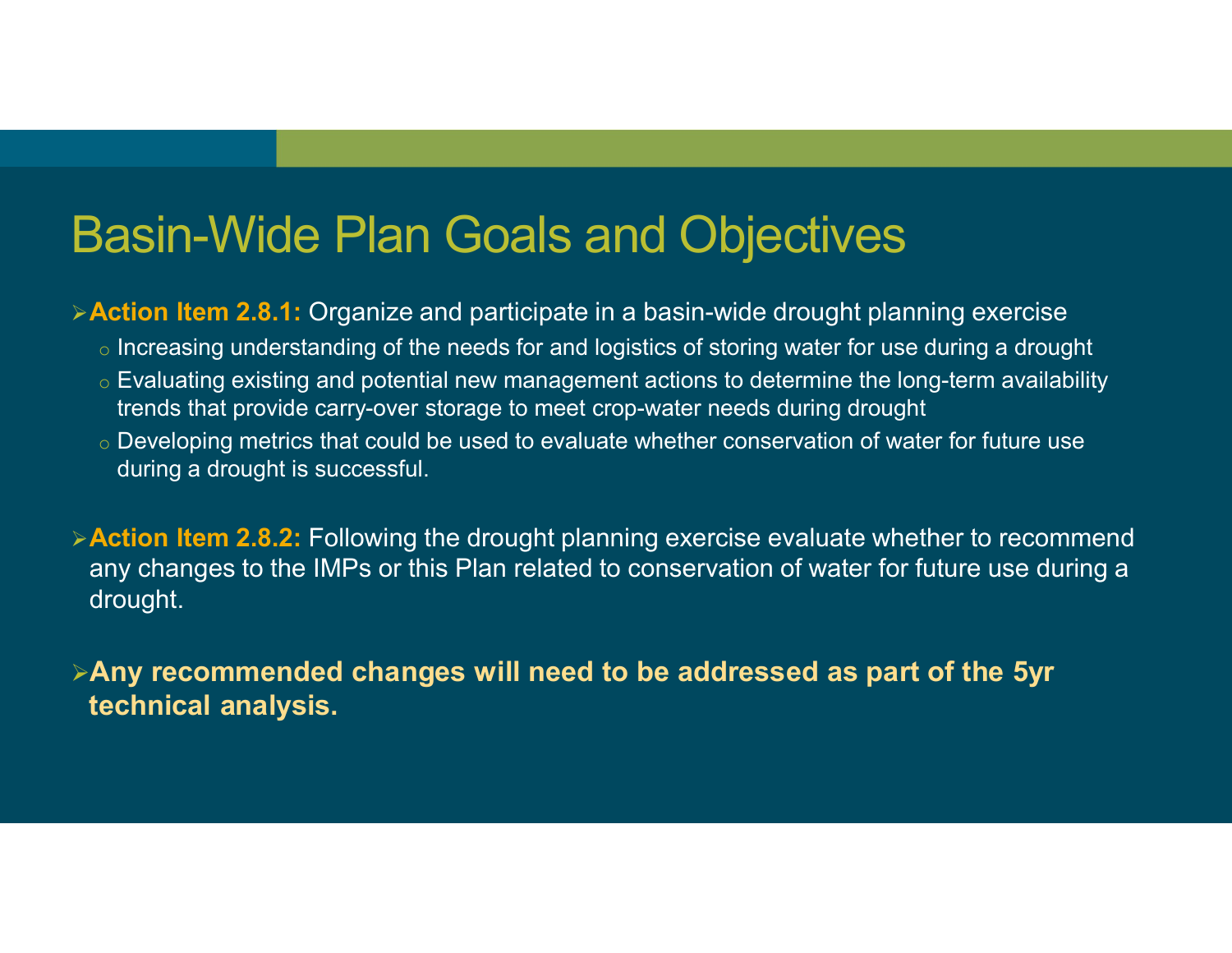# **Partners**

Republican River Basin NRDs o URNRD, MRNRD, LRNRD, TBNRD

Nebraska Department of Natural Resources

National Drought Mitigation Center o Graduate Research Assistant, Andrew Mwape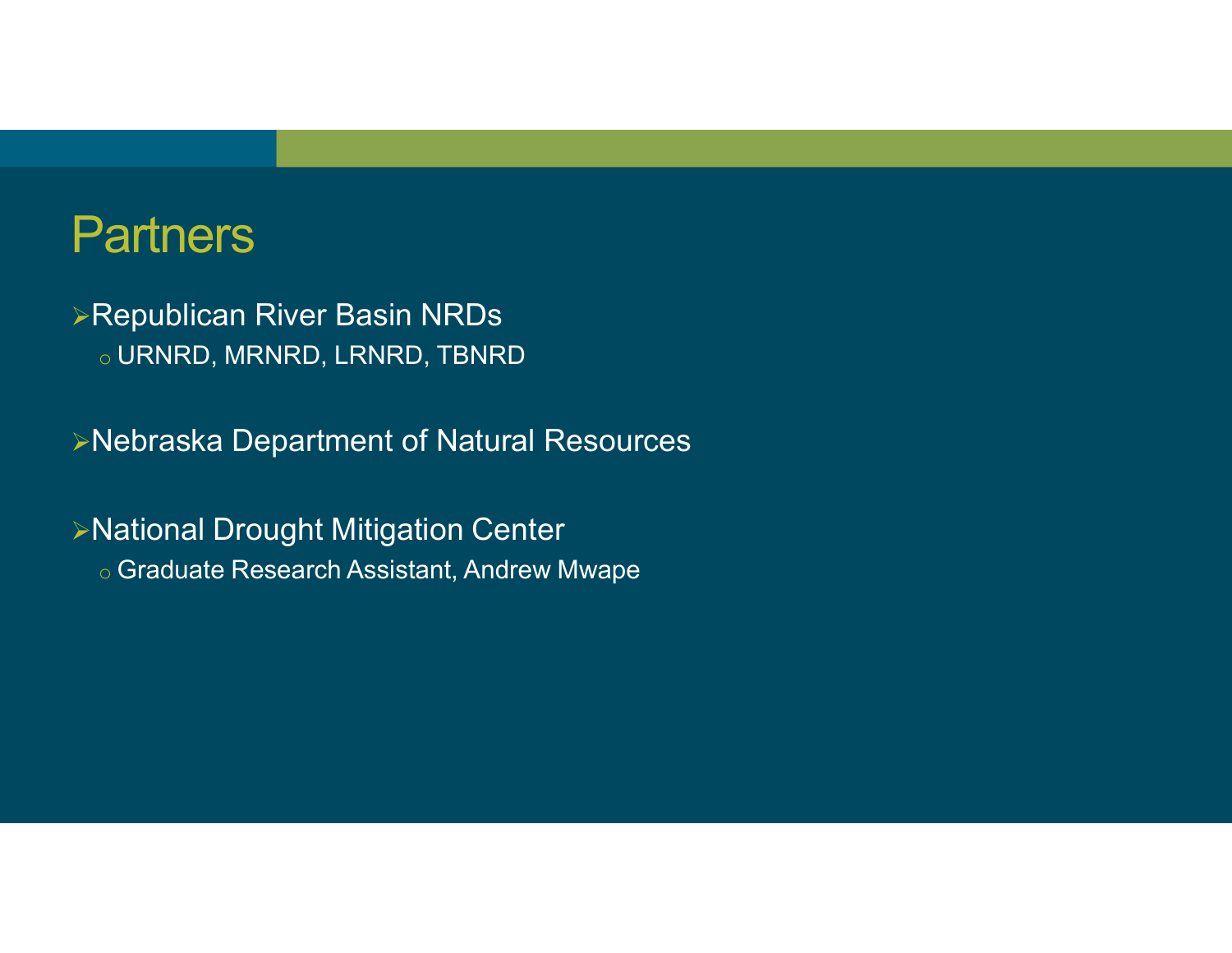# Project Timeline

| <b>Project Timeline</b>          |                                            |  |  |      |  |  |      |  |      |  |
|----------------------------------|--------------------------------------------|--|--|------|--|--|------|--|------|--|
|                                  |                                            |  |  |      |  |  |      |  |      |  |
|                                  |                                            |  |  |      |  |  |      |  |      |  |
|                                  |                                            |  |  |      |  |  |      |  |      |  |
|                                  |                                            |  |  |      |  |  |      |  |      |  |
|                                  |                                            |  |  |      |  |  |      |  |      |  |
|                                  | 2019                                       |  |  | 2020 |  |  | 2021 |  | 2022 |  |
|                                  | MAMJJASONDJFMAMJJJASONDJFMAMJJJASONDJFMAMJ |  |  |      |  |  |      |  |      |  |
| Basin-Wide Plan Effective        |                                            |  |  |      |  |  |      |  |      |  |
| Contracting<br><b>GRA Hiring</b> |                                            |  |  |      |  |  |      |  |      |  |
| Research                         |                                            |  |  |      |  |  |      |  |      |  |
| Establish Scenario Framework     |                                            |  |  |      |  |  |      |  |      |  |
| Survey Development               |                                            |  |  |      |  |  |      |  |      |  |
| Survey Implementation            |                                            |  |  |      |  |  |      |  |      |  |
| Scenario Development             |                                            |  |  |      |  |  |      |  |      |  |
| Exercise                         |                                            |  |  |      |  |  |      |  |      |  |
| Follow-up/recommendations        |                                            |  |  |      |  |  |      |  |      |  |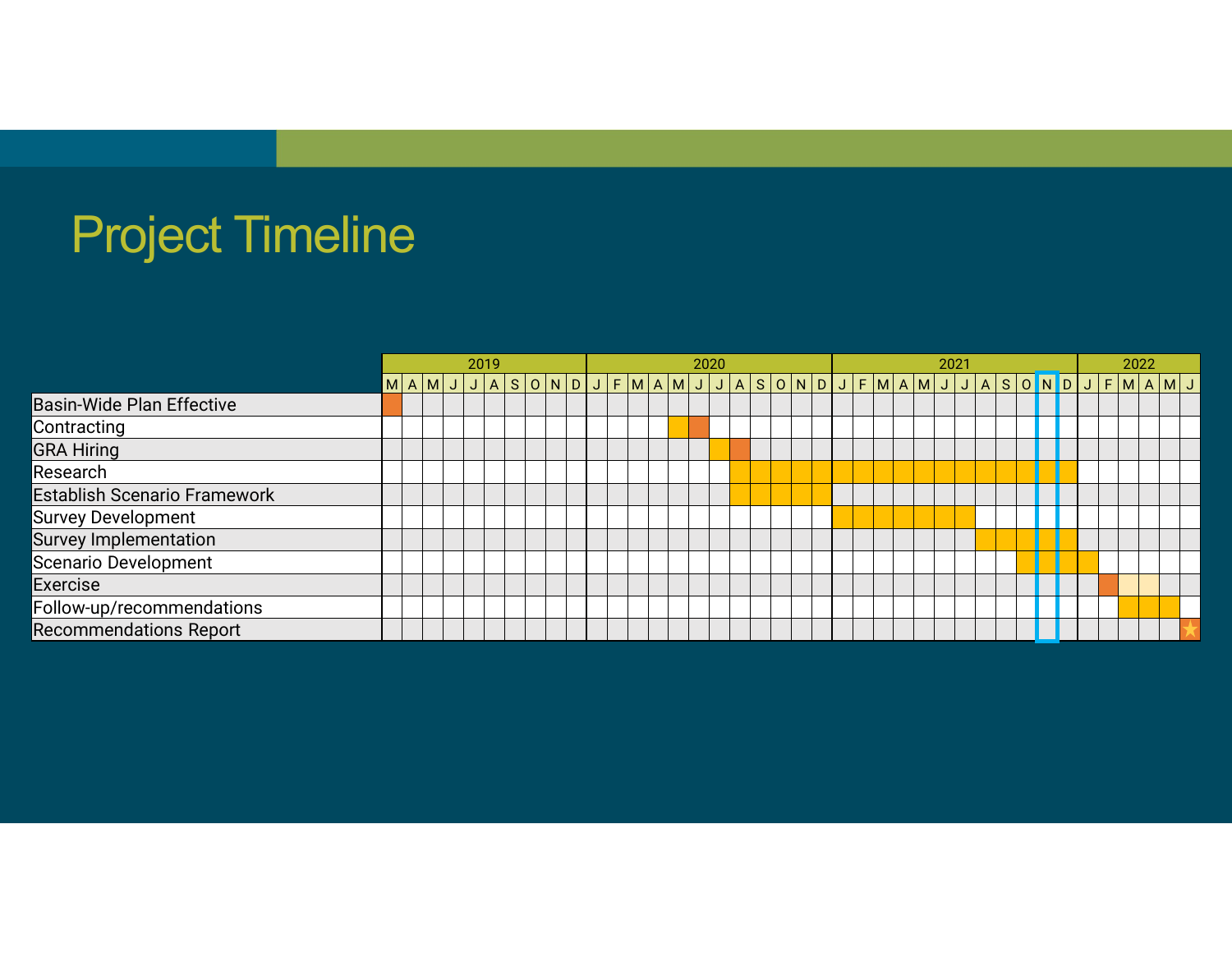# 2020-2021 Progress

## Exercise Framework

- o Hybrid workshop/tabletop exercise
	- Workshop: Identify and prioritize uncertainties in water resource planning
	- Tabletop: Review existing planning documents and apply them to hypothetical scenarios • Basin-Wide Plan
		-
		- IMPs
		- Republican River Compact
		- NRD documents
			- **\*Rules & Regulations**
			- **Groundwater Management Plans**

### Drought Impacts Survey

- o Developed Spring/Summer 2021
- o Distributed Fall 2021 (Through 11/30/21)
	- NRDs
	- **Municipal water**
	- **Emergency management**
	- **NeDNR** social media
	- **Basin-Wide Plan mailing list**
- o https://go.unl.edu/rrbdimpacts
- Scenario Development o Currently ongoing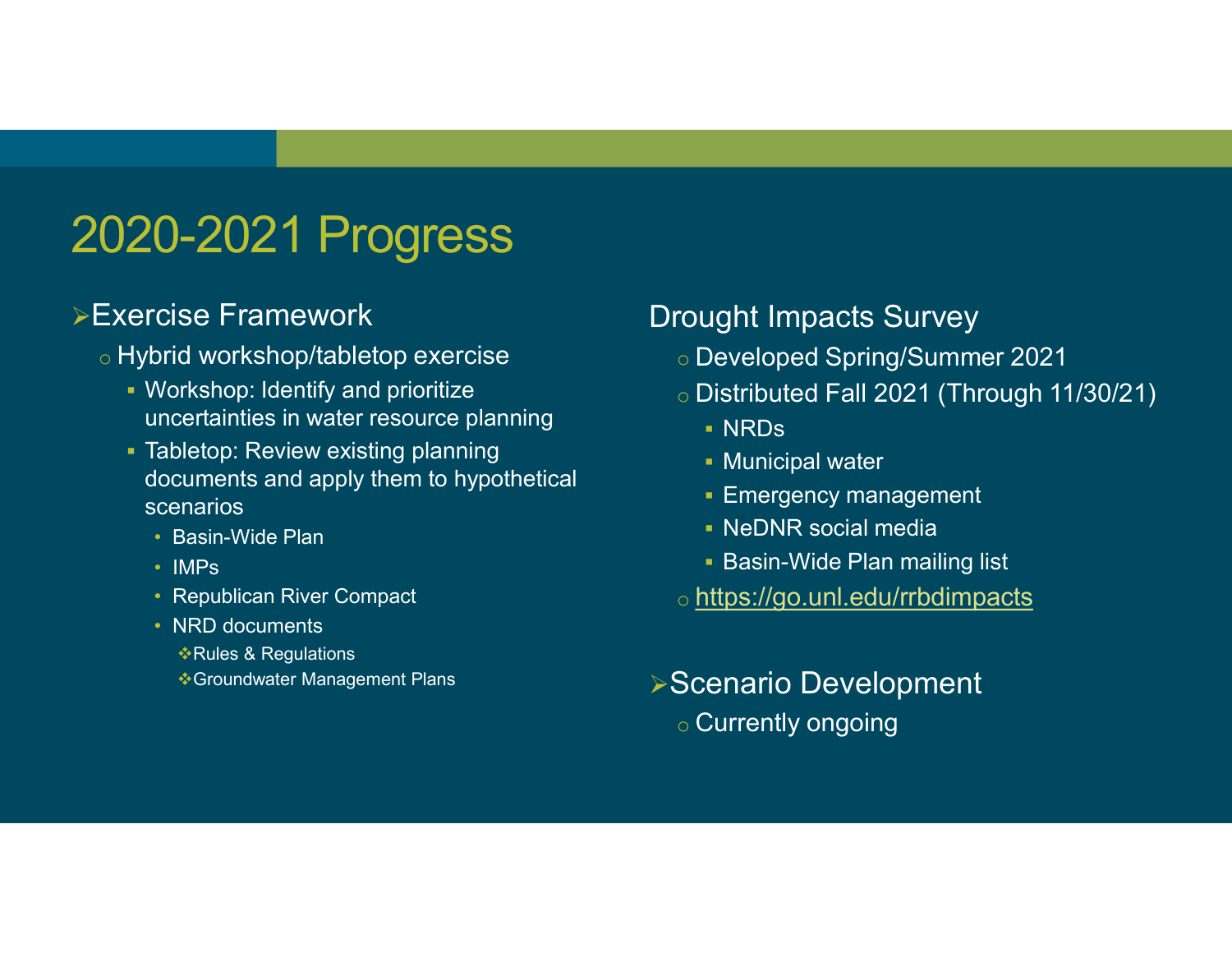# Moving Forward

### **December 2021 / January 2022 > February - April 2022**

- o Develop scenarios using Basin-Wide forecasting methods
	- **Based on historical data** 
		- 2012 drought ("flash drought" characteristics) "Dust Bowl" (extended drought)
		-
- o Schedule exercise
- $\circ$  Identify and invite participants
	- NRDs
	- NeDNR (Surface Water)
	- **Irrigation Districts**
	- **Municipal Water**
	- **Emergency Management**
	- **Producers**

# Prebruary – April 2022<br>→ Drought Planning Exercise<br>→ One day event<br>→ 3-hour morning session

- o Drought Planning Exercise
	-
	- One day event 3-hour morning session Working lunch
		-
		- 3-hour afternoon session
	- Areas of Focus
		-
- Potential for water storage Communication between water users and regulatory agencies Exercise<br>
Net provide the process of the community of the day event<br>
After a characteristic of the day event<br>
After a state of Focus<br>
After and the provide of Focus<br>
After state of Focus<br>
After Exercise – June 2022<br>
After
	- Identify gaps or deficiencies in existing management tools
	- Identify potential points of conflict

o Exercise recap and recommendations report